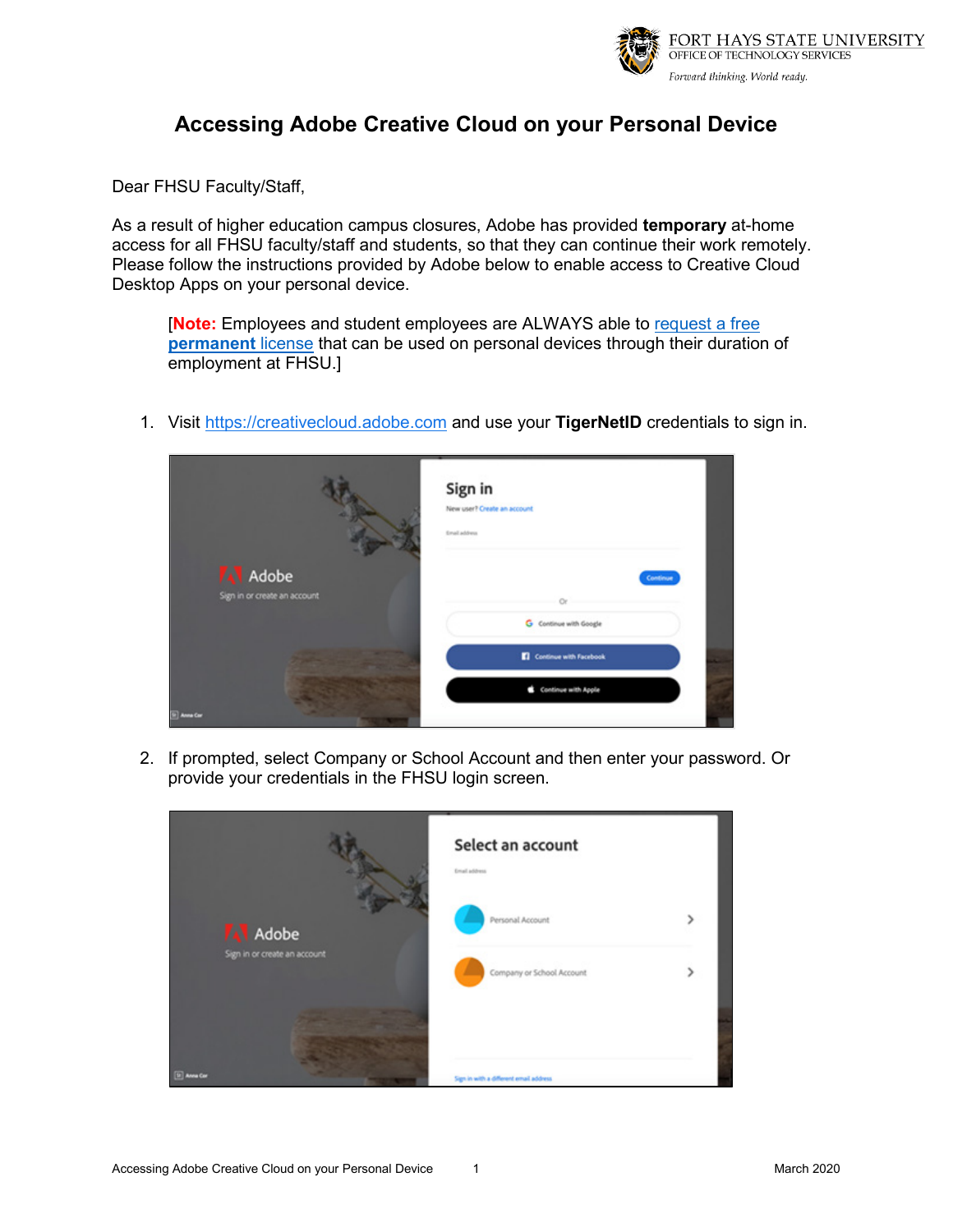3. From the Creative Cloud website, browse for and download your desired app. Click **Apps** on the top of the page to view all apps.



For more information on how to download or install apps, see [Download and Install Creative](https://helpx.adobe.com/download-install/using/download-creative-cloud-apps.html)  [Cloud apps](https://helpx.adobe.com/download-install/using/download-creative-cloud-apps.html) (found at [helpx.adobe.com/download-install/using/download-creative-cloud-apps.html\)](https://helpx.adobe.com/download-install/using/download-creative-cloud-apps.html).

For Higher Education students to continue developing skills, Adobe offers free "Daily Creative Challenges". These are guided projects where participants receive creative prompts and connect with pros, mentors, and other students for feedback and support. Click on the app name to learn more: [Photoshop,](https://linkprotect.cudasvc.com/url?a=http%3a%2f%2fwww.behance.net%2fchallenge%2fphotoshop&c=E,1,q2KuaKf58LHuKE7frEH5M0xFCdqbyv4_cfSmRELCdurca_H2GxYNxGWN2eGI7fCqcfb4jDrq-LFwGuqoUYvgEyLgJPA5DIZCLgXDRwJfSCw,&typo=1) [XD](https://linkprotect.cudasvc.com/url?a=http%3a%2f%2fwww.behance.net%2fchallenge%2fxd&c=E,1,hh02Ts-8HfSELzGuqSYpnlV3eZxwsFRtee1-2JBVieeNaGBAQm57CLJ0KPBpJ8r_Fg7IIwcBxuwacfq1e_0dScjnH5MNiT-pkrD0ycsy&typo=1) and [Illustrator.](https://linkprotect.cudasvc.com/url?a=http%3a%2f%2fwww.behance.net%2fchallenge%2fillustrator&c=E,1,V3yLwyiEp4SoQbjpb5-dIkFuoEELkjaSycsYuHxdBu857SCR1ZX5uEHaoUO8pPLz2BNF1ezHZ1d1_GrylfzsPrUgNgxmDPupu7yzIEWhgNK7-GIt&typo=1) Also, for inspiration and over-the-shoulder learning, watch pros share their creative process on Adobe Live daily at [www.behance.net/adobelive.](https://linkprotect.cudasvc.com/url?a=http%3a%2f%2fwww.behance.net%2fadobelive&c=E,1,P_j2RRTtVztFwfJZ8E6HJ-FETmPM_IoICuzXsnpcxvZRgFQTpG0myiwL_ApmFk5KjRZb80tHXvKC9urACJDsHt8jksYbMALX5aTqTYzPeCnUVrdmvBbS6jRL5g,,&typo=1)

For faculty seeking to engage students during campus closures, Adobe has curated resources to help them discover inspiring projects, best practices, and new ideas so they can continue to drive valuable learning in virtual environments. For more information on Adobe's distance learning resources, see [edex.adobe.com/distance-learning.](https://edex.adobe.com/distance-learning)

Questions? Contact TigerTech 785-628-3478

Mark Griffin Asst. VP for Technology Services and CIO Technology Services Fort Hays State University